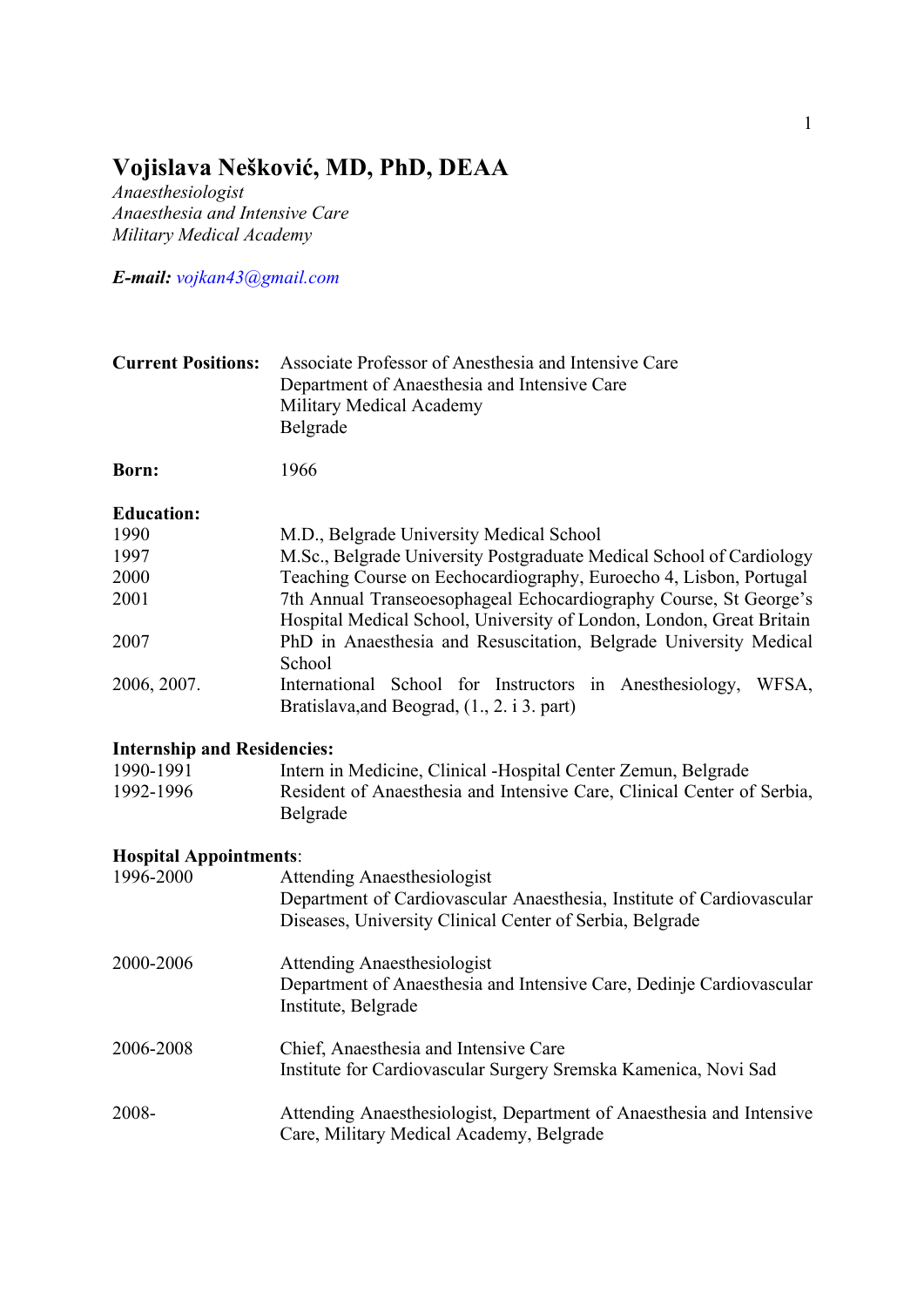# **Academic Appointments**

| 2004-2006                          | <b>Assistant Professor of Anaesthesia</b><br>Belgrade University School of Medicine                         |
|------------------------------------|-------------------------------------------------------------------------------------------------------------|
| 2006-2008                          | <b>Assistant Professor of Anaesthesia</b><br>Novi Sad University School of Medicine                         |
| $2014 -$                           | Associate Professor of Anesthesia and Intensive Care<br>Military Medical Academy, Belgrade, Serbia          |
| 2014                               | Visiting Docent on the Lithuanian University of Health Sciences,<br>(September- October), Kaunas, Lithuania |
| <b>Major Visiting Appointments</b> |                                                                                                             |
| 1995                               | Department of Cardiovascular Anesthesia,<br>Cleveland Clinic Foundation, Cleveland, USA (2 months)          |
| 1997-1998                          | Department of Anaesthesia, Glenfield Hospital NHS Trust, Leicester,<br>United Kingdom (6 months)            |
| Diplomas:                          |                                                                                                             |
| 1998                               | European Diploma of Anaesthesiology and Intensive Care (DEAA)                                               |
| 2005                               | Advanced Life Support (ALS) of European Resuscitation Council                                               |
| 2007                               | GCP Diploma, Belgrade                                                                                       |

# **Memberships in Professional Societies:**

| 1990-    | Member, Serbian Medical Society, Section of Anesthesiology                                      |
|----------|-------------------------------------------------------------------------------------------------|
| 2007.    | International School for Instructors in Anesthesiology, WFSA, ISIA<br>group                     |
| $2012 -$ | Member of NASC Committee of the European Society of Anesthesiology                              |
| $2015 -$ | Member of TEP (Trainee exchange program) Committee of the European<br>Society of Anesthesiology |
| $2015 -$ | President, Serbian Association of Anesthesiologists and Intensivists<br>(UAIS)                  |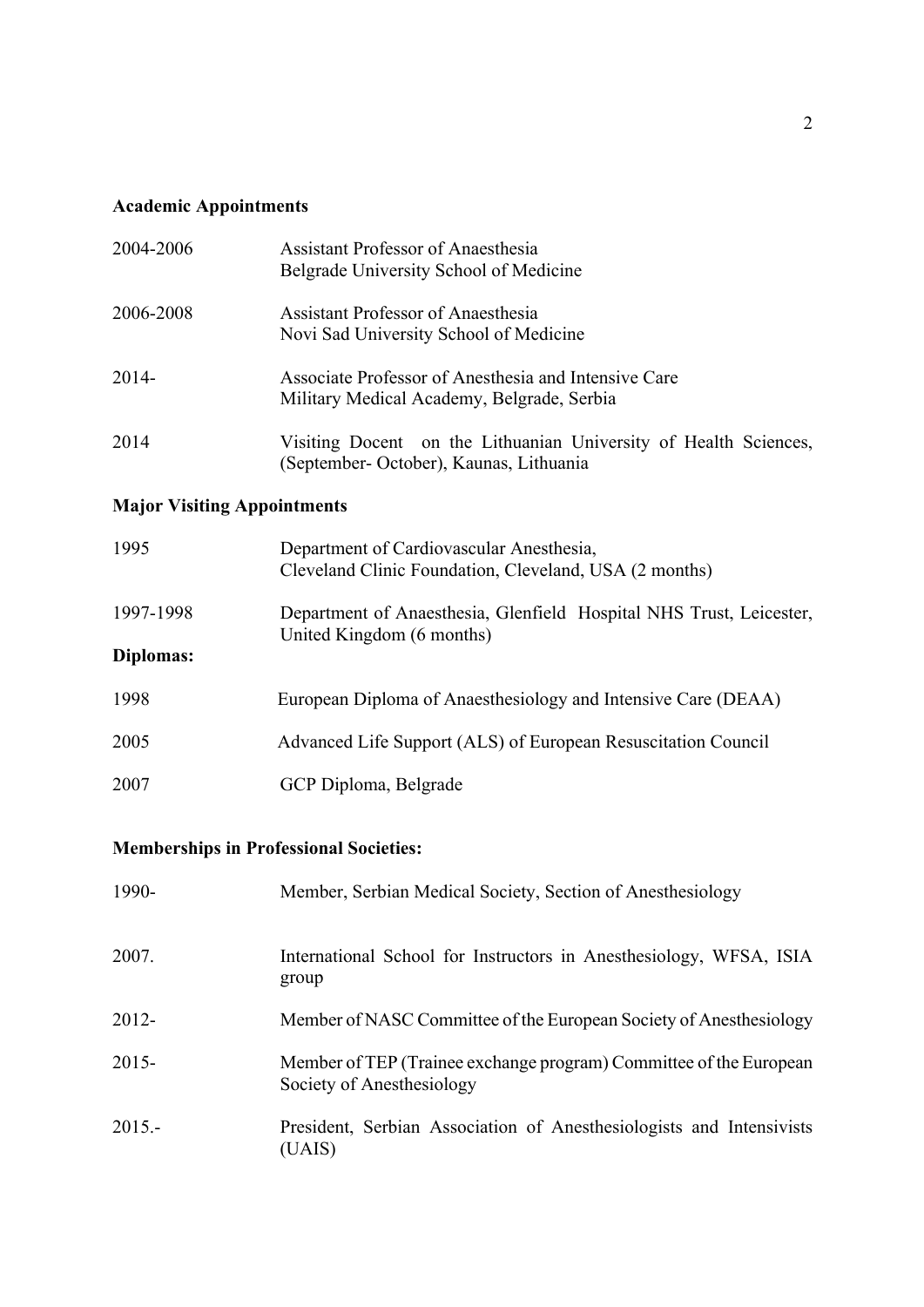# **Educational Appointments**

| 1987.      | Educational assistant in Histology and Embriology in Belgrade University<br>School of Medicine                                                                                                                                                                                                                                                                           |
|------------|--------------------------------------------------------------------------------------------------------------------------------------------------------------------------------------------------------------------------------------------------------------------------------------------------------------------------------------------------------------------------|
| 2009       | Member of Faculty and Chair of Organizational Board of the Course:<br>"Pacijent viokog rizika - anesteziološki pristup" (Anesthesia for high risk<br>patient) supported by World Federation of Societies of Anesthesiologists<br>(WFSA), International School for Instructors in Anesthesiology (ISIA)<br>and Serbian Association of Anesthesiologists and Intensivists. |
| 2009-2010. | Member of Faculty for International School for Instructors in<br>Anesthesiology 2, Romania                                                                                                                                                                                                                                                                               |
| 2011.      | Member of Faculty for Teach the Teachers course supported by European<br>Society of Anaesthesiology (ESA), World Federation of Societies of<br>Anesthesiologists (WFSA) and Federation of Anaesthesiologists and<br>Reanimatologists of Russia (FAR), St Petersburg                                                                                                      |
| 2011-2012. | Instructor and program coordinator for International School for<br>Instructors in Anesthesiology 3, Greece                                                                                                                                                                                                                                                               |
| 2012-      | Instructor for Basic Assessment and Support in Intensive Care (BASIC)<br>European Society of Intensive Care Medicine (ESICM) courses                                                                                                                                                                                                                                     |
| 2013.      | Lecturer on the Teach the Teachers course for anaesthetists, care<br>physicians and other medical specialists organized by Lithuanian<br>University of Health Sciences and European Society of Anaesthesiology<br>(ESA).                                                                                                                                                 |
| 2013-2014. | Instructor and program coordinator for ESA Teach the Teachers course<br>Part I, Timisoara November 2013; Part II Brussels April 2014.                                                                                                                                                                                                                                    |
| 2013-      | Host for OLA Assesment (On-line assessment) of the European Diploma<br>in Anesthesiology and Intensive Care - EDAIC in Niš                                                                                                                                                                                                                                               |
| $2013 -$   | Examiner for Part II Exam in European Diploma in Anesthesiology and<br>Intensive Care – EDAIC                                                                                                                                                                                                                                                                            |
| 2014-      | host for Part I Exam in European Diploma in Anesthesiology and<br>Intensive Care - EDAIC in Military Medical Academy                                                                                                                                                                                                                                                     |
| $2015 -$   | Member of Faculty and Program Coordinator for the ESA (European<br>Society of Anaesthesiology) Teach the Teachers course                                                                                                                                                                                                                                                 |
| 2016.      | Lecturer for the $\sim$ Teach the teachers $\sim$ course in Bogomolets National<br>Medical University, Kiev, Ukraine, $28.2 - 2 - 3$ .                                                                                                                                                                                                                                   |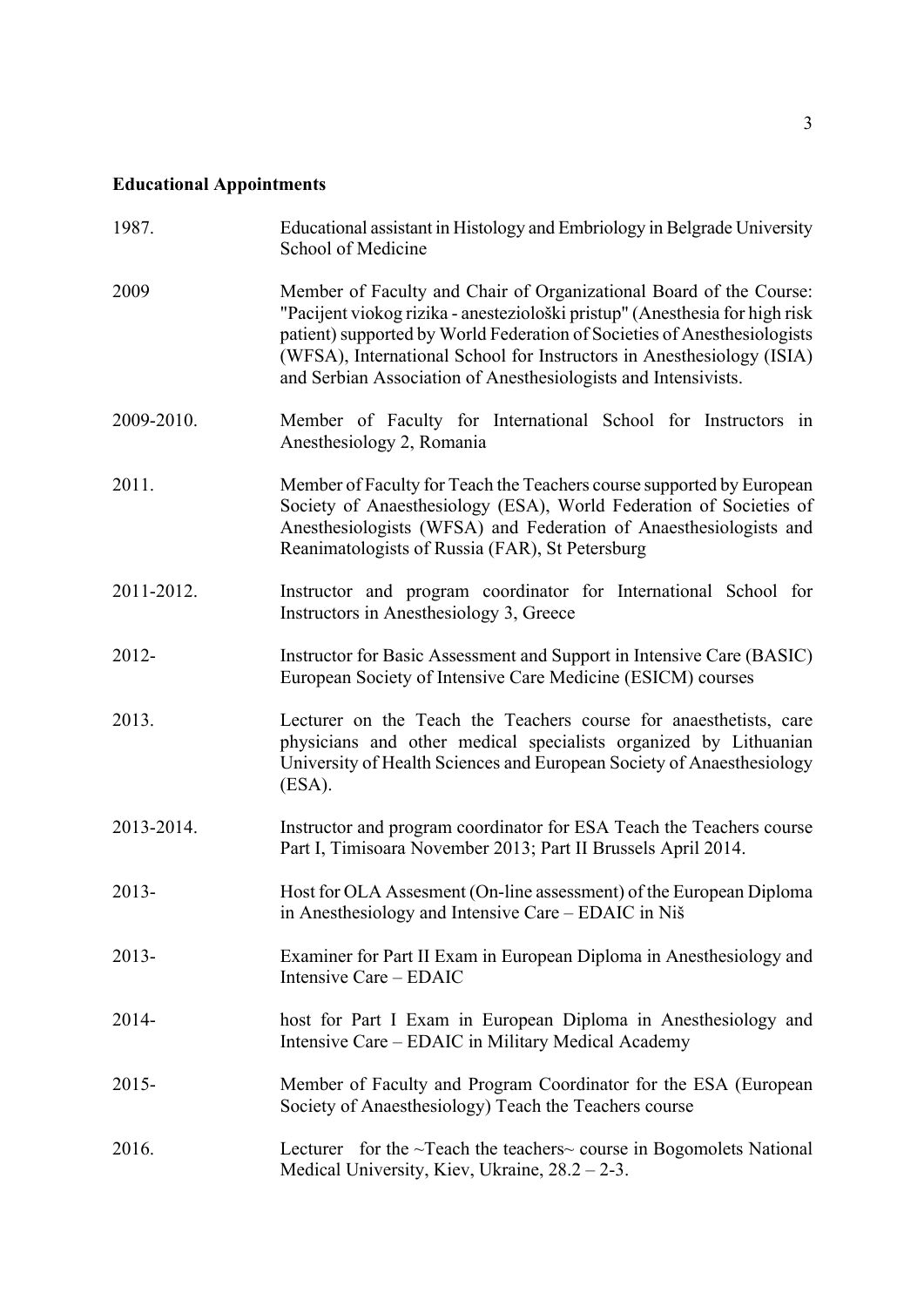| 2010- | Lecturer for CEEA national courses (Committee for European Education |
|-------|----------------------------------------------------------------------|
|       | in Anaesthesiology-ESA)                                              |

#### **Editorial Board Membership**

- 2010- Member of the Editorial Board of the Serbian Journal of Anestesia and Intensive Therapy
- 2017- Member of the Editorial Board of the ~Macedonian journal od Anaesthesia (MJA)~

#### **Participation in Scientific Projects**:

2006-2010. Project of the Serbian Ministry of Science and Technology, number 145038: "Prognostički značaj preoperativnih funkcionalnih testova i histomorfometrijskih karakteristika miokarda u bolesnika sa aortnom stenozom i sistolnom disfunkcijom leve komore" (Prognostic value of the preoperative functional testing and hysto-morphometric characteristics of the myocardium in aortic stenosis patients with left ventricular systolic dysfunction)

#### **Participation in International multicenter studies:**

- 2005-2006. Principal investigator for Anaesthesiology in "Surgical treatment for ISchaemic Heart (STICH) Trial"
- 2013. National coordinator for "European Transfusion Practice and Outcome Study: a multi-central evaluation of standard of transfusion care and clinical outcome for elective surgical patients" (ESA)
- 2015. Principal investigator for Military Medical Academy for the ~POPULAR: POstanaesthesia PULmonary complications After use of muscle Relaxants in Europe. A European prospective multicentre observational study~ European Society of Anaesthesiology (ESA)

#### **Invited lectures given (selected)**

2004. Symposium: "Revaskularizacija ishemičnog miokarda", Belgrade, 15 May 2004. Lecture: "Fast-track anestezija u revaskularizaciji miokarda" 2006. European Conference on Myocardial, Pericardial Disease and left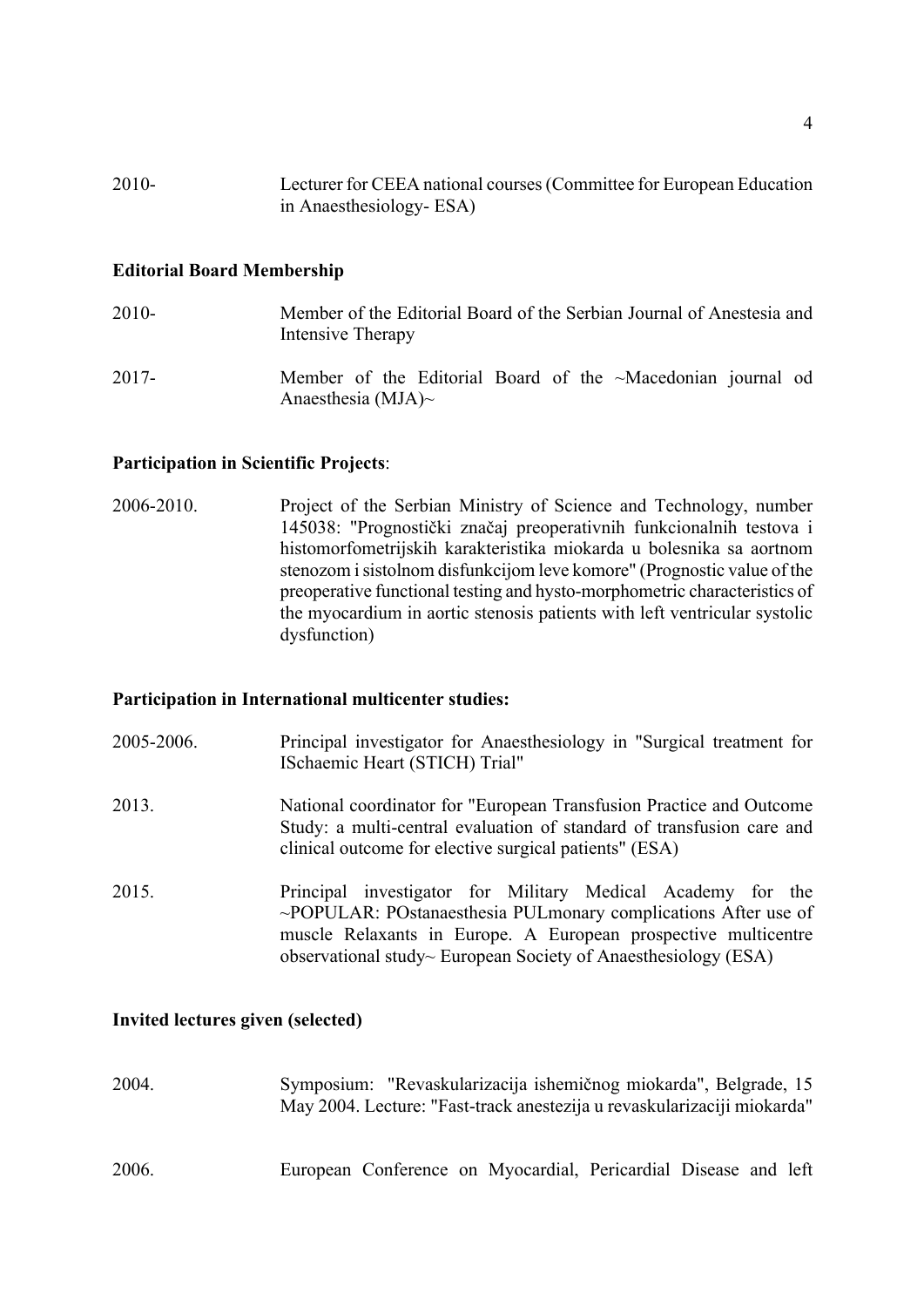|       | ventricular Dysfunction, October 6-8 Belgrade, Serbia. Lecture:<br>"Hemodynamic monitoring in surgical patients with heart failure"                                                                                                                              |
|-------|------------------------------------------------------------------------------------------------------------------------------------------------------------------------------------------------------------------------------------------------------------------|
| 2006. | Xth Congress of Serbian Anesthesiologists and Intensivists, 4-7 October,<br>2006, Belgrade, Serbia. Lecture: "Hemodynamic monitoring"                                                                                                                            |
| 2009. | European foundation for education in anesthesiology - FEEA:<br>Neuroanesthesia, regional anesthesia and pain therapy. Dorian, 18-20<br>September 2009. Lecture: "Thoracic epidural anesthesia: when and why?"                                                    |
| 2009. | XVII Congress of the Cardiology Society of Serbia with the international<br>participation, Belgrade, 18-21 October, 2009. Lecture: "Anesthesiology<br>perspective: When do I need cardiology consultation? "                                                     |
| 2010. | Society of Anesthesiology and Intensive Medicine of Northern Greece<br>course and workshop: New trends in Knowledge and education. A<br>workshop for more experienced teachers in Anesthesiology. Predavanje:<br>"The way of preparing and presenting a lecture" |
| 2010. | Educational course: Kako postati uspešniji predavač – Improving<br>teaching skills, Belgrade, 6-7 October. Lecture: "How to make your<br>teaching interactive"                                                                                                   |
| 2010. | 11th Serbian Congress and 1st Balkan Symposium of Anesthesiologists<br>and Intensivists, Belgrade, October 7-10. Lecture: "Complications of<br>thoracic epidural anaesthesia: Are we too concerned? "                                                            |
| 2010. | 11th Serbian Congress and 1st Balkan Symposium of Anesthesiologists<br>and Intensivists, Belgrade, October 7-10. Lecture: "Monitoring in trauma<br>patient"                                                                                                      |
| 2011. | Interantaional Scientific Symposium: Intensive therapy update, 15-17<br>April, Niš. Lecture: "Fluid management and cardiovascular support in<br>septic shock"                                                                                                    |
| 2011. | Panhellenic Congress of Anesthesiology, 12-15 May,<br>19 <sub>th</sub><br>Alexandroupolis, Greece. Workshop: Training the Trainers. Lecture:<br>"Planning and preparation of teaching"                                                                           |
| 2011. | Panhellenic Congress of Anesthesiology, 12-15<br>19 <sub>th</sub><br>May,<br>Alexandroupolis, Greece. Workshop: Training the Trainers. Lecture:<br>"How to make your presentations interactive"                                                                  |
| 2011. | European Society for Computing and Technology in Anaesthesia and<br>Intensive Care (ESCTAIC) 22nd Annual Meeting, October 2011 in<br>Erlangen. Lecture: "Teaching Anesthesia: Make it attractive!"                                                               |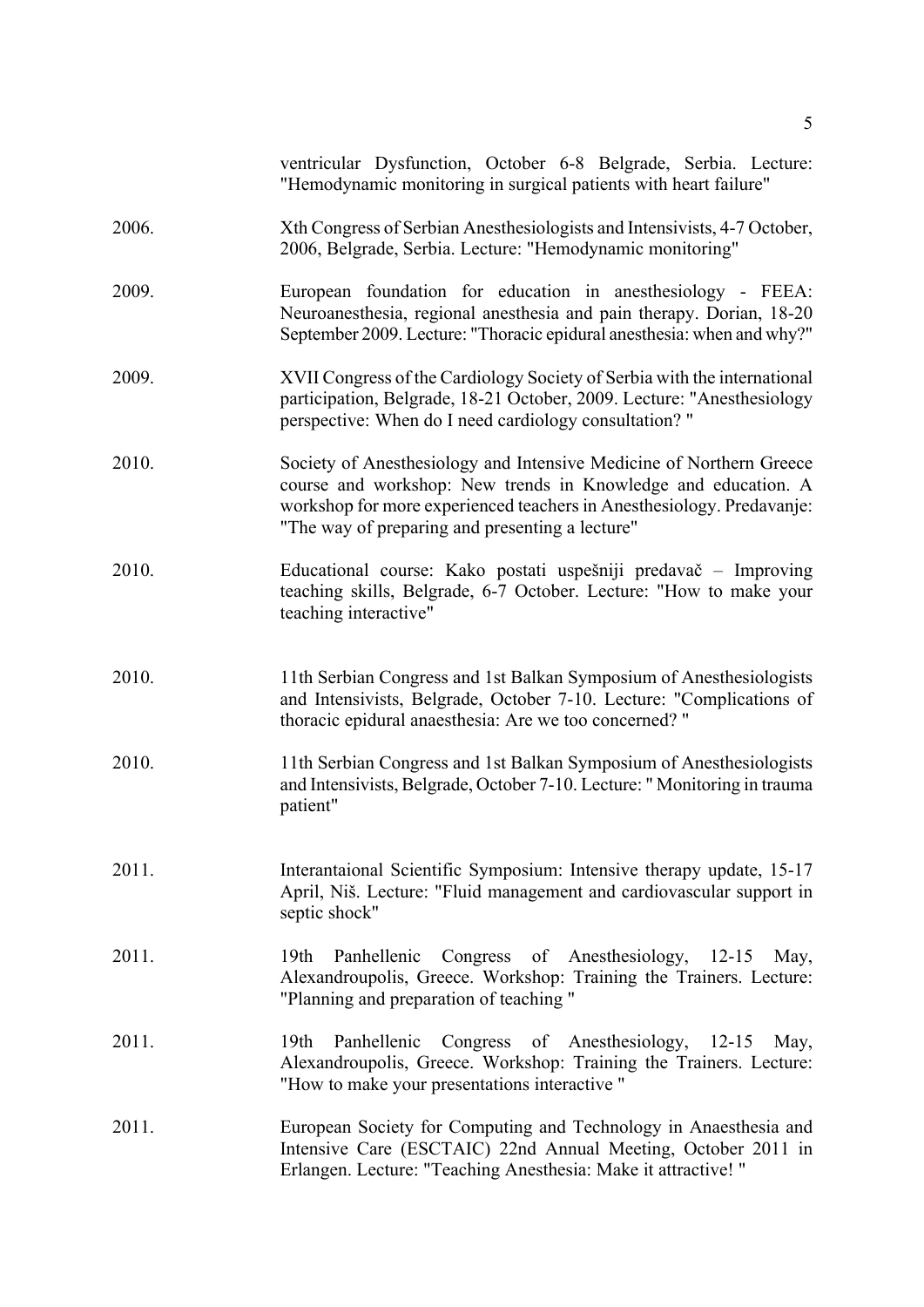| 2011.      | "Selected topics in anesthesiology" Banja Luka, December, 2011.<br>Lecture: "Anesthesiology and ultrasound: Friendship well appreciated "                                                                                                                                                                   |
|------------|-------------------------------------------------------------------------------------------------------------------------------------------------------------------------------------------------------------------------------------------------------------------------------------------------------------|
| 2012.      | Symposium organized by the Society of Anesthesiology and Intensive<br>Medicine of Northern Greece "Guidelines:<br>Suggestions<br>and<br>Speculations", Thessaloniki, 26th of January. Lecture: "Guidelines: To<br>apply or follow wisely"                                                                   |
| 2012.      | SPRING SCIENTIFIC SYMPOSIUM<br><b>ANNUAL</b><br>IN<br>Fourth<br>ANESTHESIOLOGY AND INTENSIVE CARE. Niš, 20. - 22. April.<br>Lecture: "Thoracic epidural anesthesia: Winning strategy that may be<br>loosing the battle "                                                                                    |
| 2012.      | SepsEast 2012, 1st Central and Eastern European Sepsis Forum.<br>Budapest, 19-22 September. Lecture: "Fluid management in septic shock:<br>what, how and why? "                                                                                                                                             |
| 2012.      | SepsEast 2012, 1st Central and Eastern European Sepsis Forum.<br>Budapest, 19-22 September. Lecture: "What shall I use: arterial or central<br>venous blood?"                                                                                                                                               |
| 2012.      | 12th Congress of Anesthesiology and Intensive Medicine organized by<br>Society of Anesthesiology and Intensive Medicine of Northern Greece;<br>27 – 30 September 2012 Convention and Cultural Center Concert Hall<br>Thessaloniki Greece. Lecture: "Monitoring: is the clinical benefit worth<br>the cost?" |
| 2012.      | Committee for European Education in Anaesthesiology refresher courses<br>- CEEA 2: Cardiovascular system and anesthesia. Belgarde, November<br>2012. Lectuer: "Hemodynamic monitoring "                                                                                                                     |
| N<br>2013. | Seminar "HEART AND ANESTHESIA 2013" February 2013 in<br>Thessaloniki. Lecture: "Cardiac anesthesia and cardiac surgery; the<br>meaning of teamwork"                                                                                                                                                         |
| 2013.      | Committee for European Education in Anaesthesiology refresher courses<br>- CEEA 3: Intensive Therapy, trauma and transfusion. Kopaonik, March<br>2013. Lecture: "Hemodynamic monitoring in trauma and sepsis "                                                                                              |
| 2013.      | The 20th Panhellenic Congress of Anaesthesiology, organized by the<br>Hellenic Society of Anaesthesiology (HSA), Athens, Greece, on April 25-<br>27, 2013. Lecture: Myocardial Ischaemia: Is it Really Time to Reassess<br>Preventive Measures? Session: "Improving cardiovascular outcomes"                |
| 2013.      | The 20th Panhellenic Congress of Anaesthesiology, organized by the<br>Hellenic Society of Anaesthesiology (HSA), Athens, Greece, on April 25-                                                                                                                                                               |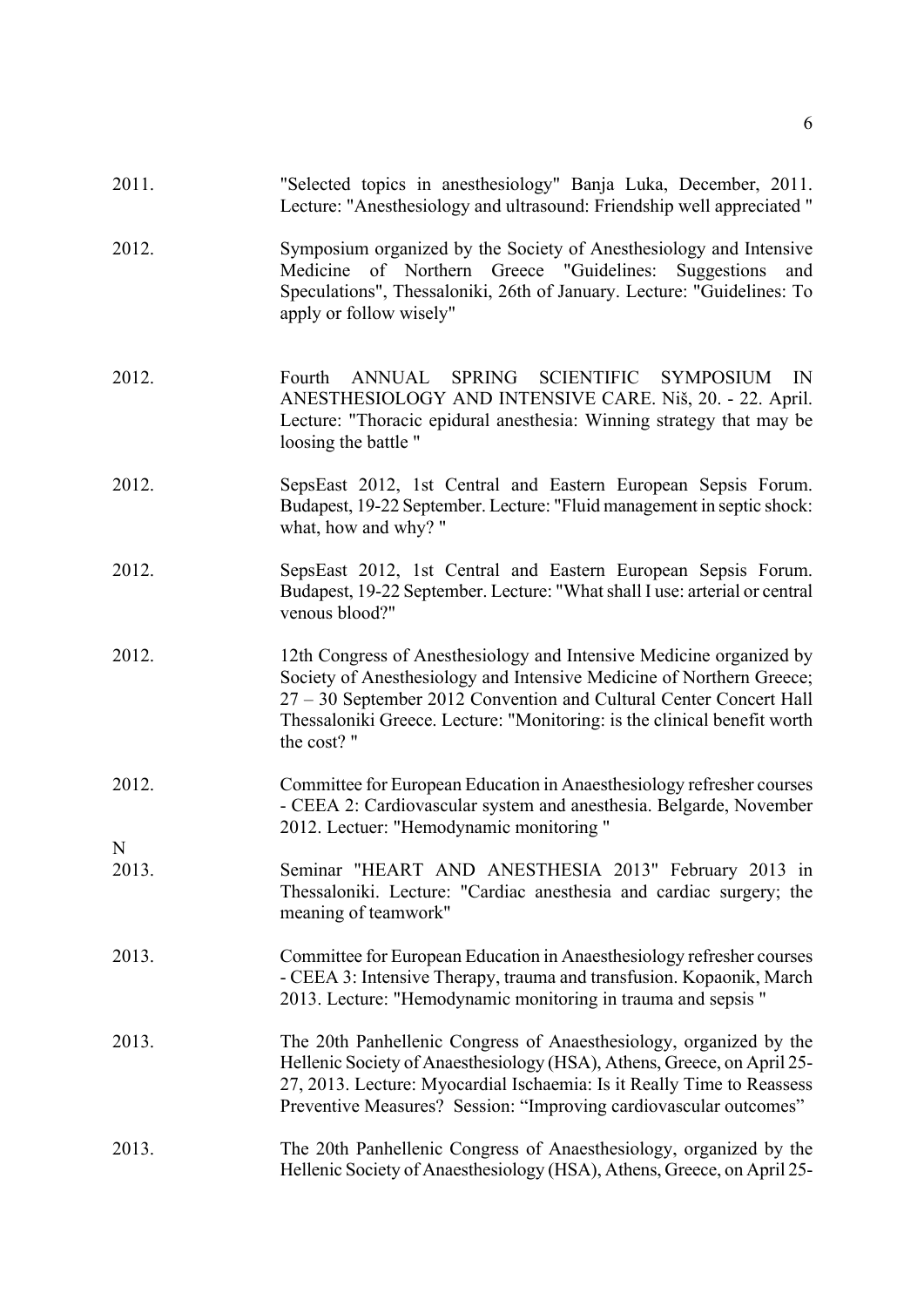27, 2013. Lecture: Cardiopulmonary Exercise Testing: Does it Improve Perioperative Care and Outcome? Session: "Improving perioperative outcome"

- 2013. Fifth ANNUAL SPRING SCIENTIFIC SYMPOSIUM IN ANESTHESIOLOGY AND INTENSIVE CARE., Niš, April 19-21. Lecture: "Fluid management and vasopressor therapy in septic shock"
- 2014. Sixth ANNUAL SPRING SCIENTIFIC SYMPOSIUM IN ANESTHESIOLOGY AND INTENSIVE CARE., Niš, April 25-26. Lecture: Epidural in jeopardy: Antithrombotic and anticoagulation therapy update.
- 2014. 2nd Central and Eastern European Conference on Sepsis SepsEast 2014, Budapest, September 18-20. Lecture: Inraoperative Mechanical Ventilation: New Directions
- 2014. XIIth Congress of the Serbian association of the anesthesiologists and Intnesivists, Belgrade, October 2014. Lecture: Myocardial ischaemia: Challenges in Preoperative assessment
- 2015. Seventh ANNUAL SPRING SCIENTIFIC SYMPOSIUM IN ANESTHESIOLOGY AND INTENSIVE CARE, Niš, April 17-19. Lecture: Intercostal block and fast track thoracic surgery.
- 2016. 14th Congress of Anaesthesiology and Intensive Medicine, Thessaloniki, September 15-18. Lecture: The Patients with pre-existing cardiac disease for non-cardiac surgery
- 2016. 14th Congress of Anaesthesiology and Intensive Medicine, Thessaloniki, September 15-18. Lecture: Fluid management for cardiac patients.
- 2016. Romanian National Course on Guidelines in Anesthesiology, Intensive Care and Emergency Medicine, 14th Edition. Tinisoara, September 22- 24. Lecture: Quality assessment of anesthesia practice: Awarensess, PONV and postoperative analgesia
- 2016. VIth Anglo-Serbian Days of Anaesthesia, Belgrade, November 25-26. Lecture: Teamwork and Anesthesiologist
- 2016. 3rd Central and Eastern European Conference on Sepsis SepsEast 2016, Budapest, November 10-12. Lecture: Intraoperative recruitment maneuver
- 2017. Eight ANNUAL SPRING SCIENTIFIC SYMPOSIUM IN ANESTHESIOLOGY AND INTENSIVE CARE, Niš, April 21-23. Lecture: Hypoxic pulmonary vasoconstriction: Physiology and anesthetic